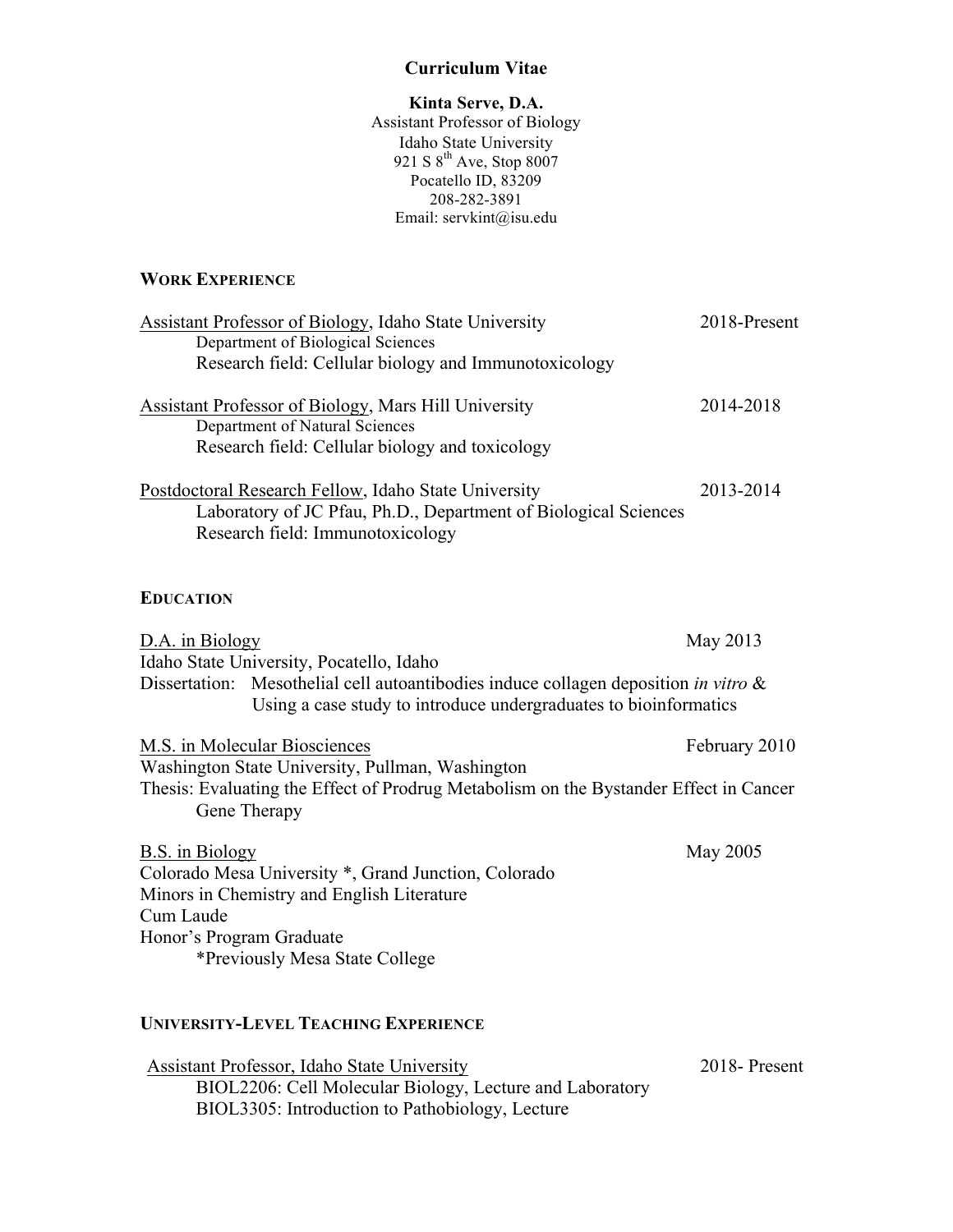## **Curriculum Vitae Kinta Serve, D.A. Page 2 of 8**

| Assistant Professor, Mars Hill University                      | 2014-2018 |
|----------------------------------------------------------------|-----------|
| BIO121: Introductory Biology: Cells and Genetics               |           |
| for majors, Lecture and Laboratory                             |           |
| BIO215: Cellular and Molecular Biology, Lecture and Laboratory |           |
| BIO216: Genetics, Lecture and Laboratory                       |           |
| BIO329: Special Topics: Toxicology, Lecture and Laboratory     |           |
| BIO450: Senior Seminar, Lecture                                |           |
| HON212: Toxicology All Around Us, Honor's Mini-course Lecture  |           |
| HON300: Honor's Junior Seminar, Lecture                        |           |
|                                                                |           |
| Lecturer, Idaho State University                               | 2013-2014 |
| BIO2206L: Cell Biology, Laboratory                             |           |
| BIO1101H: General Biology, Honors Section, Lecture             |           |
| Supervised Teaching Internships, Idaho State University        | 2011-2012 |
| BIO4413/5513: Biology Teaching Methods, Lecture                |           |
| BIO2206L: Cell Biology, Laboratory                             |           |
| BIO3302: Human Anatomy and Physiology II, Lecture              |           |
| BIO1101H: General Biology, Honors Section                      |           |
| Lecture and Laboratory sections                                |           |
| BIO3301: Human Anatomy and Physiology, I Lecture               |           |

#### **PUBLICATIONS**

\* Undergraduate students

Pfau JC, Barbour C, Black B, **Serve KM**, and Fritzler MJ. Analysis of Autoatibody Profiles in Two Asbestiform Fiber Exposure Cohorts. *J of Tox and Environ Health, Part A.* Accepted Aug 2018.

Gilmer J, **Serve K**, Woods L\*, Davis C\*, Harding T\*, and Pfau JC. (2016) Libby Amphibole Induced Mesothelial Cell Autoantibodies Promote Collagen Deposition in Mice. *Am J of Physiology: Lung*. 310:L1071-L1077.

- Pfau JC, **Serve K**, Woods L\*, and Noonan C. (2016) Asbestos Exposure and Autoimmunity. In: Otsuke T, Yoshioka Y, and Holian A, editors. Biological Effects of Fibrous and Particulate Substances. Springer. p.181- 194.
- Pfau, JC, **Serve KM,** and Noonan C. (2014) Autoimmunity and Asbestos Exposure. *Autoimmune Diseases.* E-pub 2014:782045.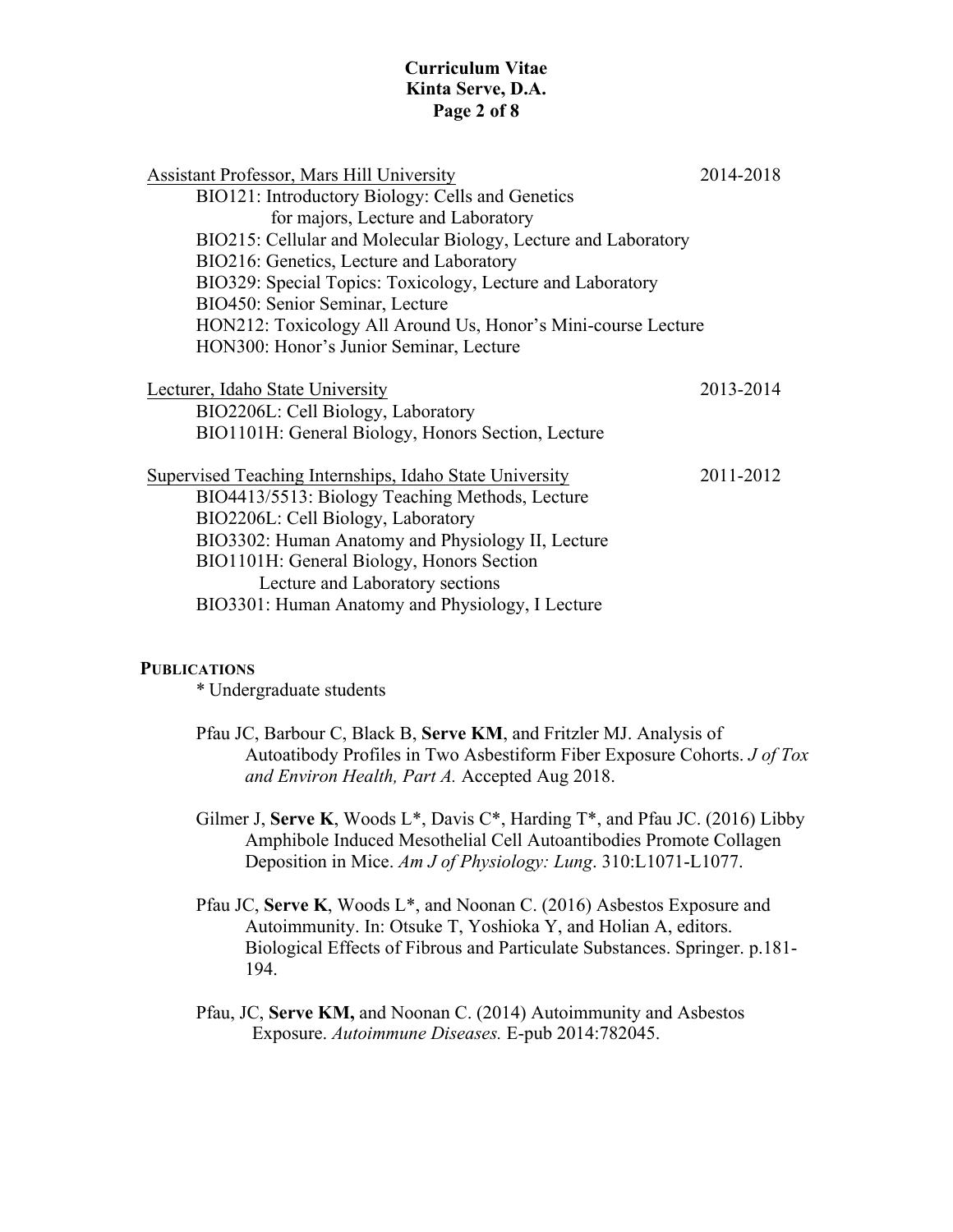## **Curriculum Vitae Kinta Serve, D.A. Page 3 of 8**

- **Serve KM,** Black B, Szeinuk J, and Pfau JC. (2013) Asbestos-induced mesothelial cell auto-antibodies promote collagen matrix formation *in vitro*. *Inhalation Toxicology*. 25(14):774-784.
- **Serve**  $KM^*$ , Clements  $N^*$ , Heinrich  $KK^*$ , Smith RJ. (2013) The tale of two degrees: the need and power of the Doctor of Arts. *College Teaching*. 61(4):113-115. + Authors contributed equally to publication.
- Ardiani A, Johnson AJ<sup>+</sup>, Ruan H<sup>+</sup>, Sanchez-Bonilla M<sup>+</sup>, Serve K<sup>+</sup>, Black ME. (2012) Enzymes to die for: exploiting nucleotide metabolizing enzymes for cancer gene therapy. *Curr Gene Ther*. 12(2):77-91. + Authors contributed equally to publication.
- Marchand LS, St-Hilaire S, Putnam EA, **Serve KM**, and Pfau JC. (2012) Mesothelial cell and anti-nuclear autoantibodies associated with pleural abnormalities in an asbestos exposed population of Libby MT. *Toxicol Lett.* 208:168-173.
- **Serve KM**, Darnell JL\*, Takemoto JK, Davies N, and Black ME. (2010) Validation of an isocratic HPLC method to detect 2-fluoro-beta-alanine for the analysis of dihydropyrimidine dehydrogenase activity. *J Chromatog B Analyt Technol Biomed Life Sci.* 878(21):1889-92.
- **Serve KM**, Yanez JA, Davies N, and Black ME. (2010) Development and Validation of a Rapid and Sensitive HPLC Method for the Detection of 5FC Its Metabolites. *Biomed. Chrom*. 24(5):556-61.
- Fuichita M, Ardiani A, Zhao L, **Serve KM,** Stoddard BL, and Black ME. (2009) Bacterial cytosine deaminase mutants created by molecular engineering demonstrate improved 5FC-mediated cell killing *in vitro* and *in vivo*. *Cancer Res.* 69(11):4791-4799.

#### **INVITED LECTURES/ORAL PRESENTATIONS**

#### Presenter

- **Serve KM** and Pfau JC. Examination of local and systemic autoimmune responses following exposure to chrysotile or amphibole asbestos. *Grand Rounds in the Pulmonary Department at Mount Sinai Hospital.* Invited Speaker (New York, NY 2013).
- **Serve KM, Clayton N, and Thomas MA. Using a Case Study to Introduce** Bioinformatics to Undergraduate Students. *Idaho Academy of Science* Annual Meeting. Platform Presentation (Pocatello, ID 2013).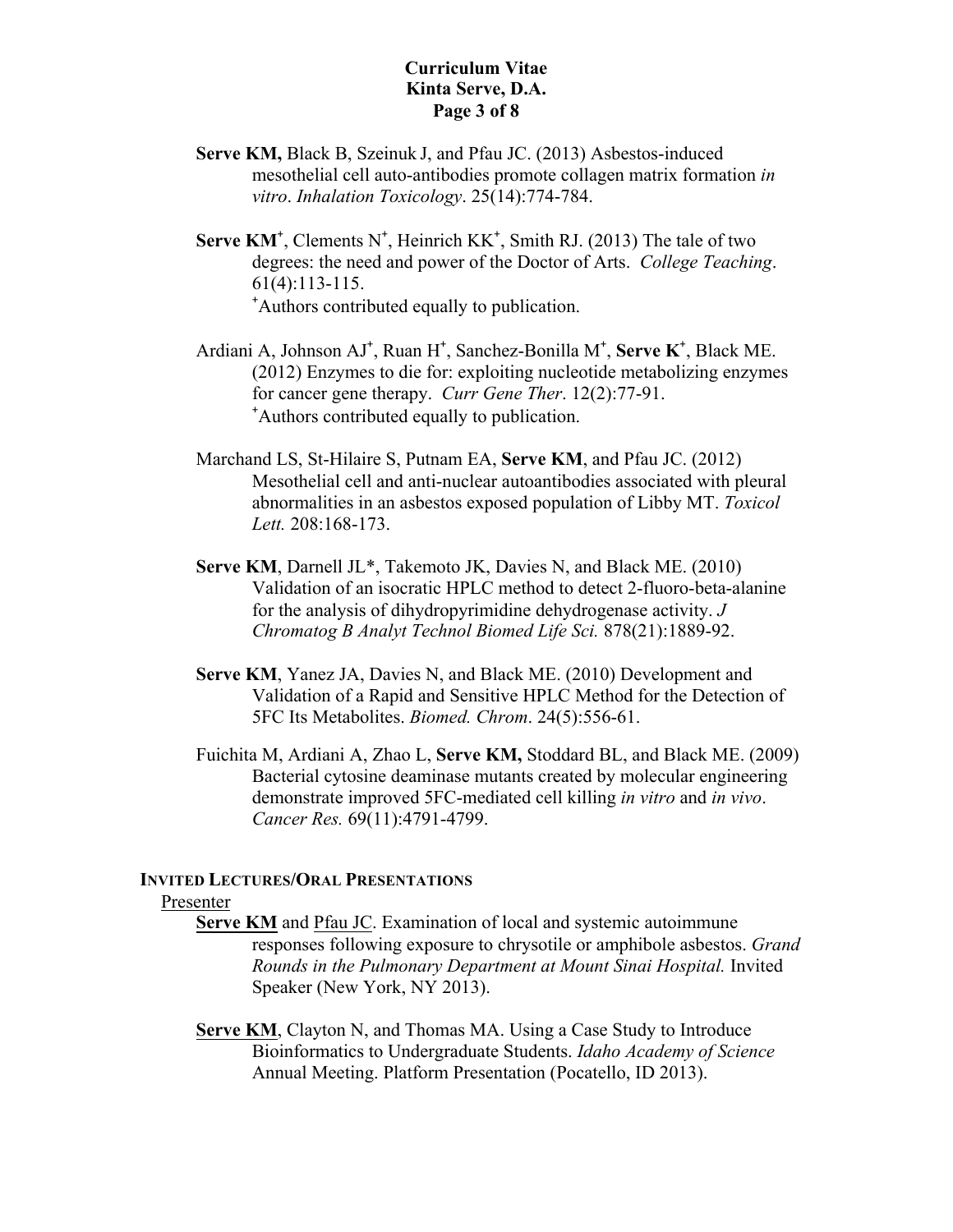## **Curriculum Vitae Kinta Serve, D.A. Page 4 of 8**

- **Serve KM** and Pfau JC. Asbestos-Induced Mesothelial Cell Auto-Antibodies Promote Collagen Matrix Formation. *Idaho INBRE* Summer Research Conference. Platform Presentation (Moscow, ID 2012).
- Pfau JC and **Serve KM**. The Role of Anti-mesothelial Cell Antibodies in Asbestos-Induced Pleural Disease. *American Association for the Advancement of Science, Pacific Division* Annual Meeting. Platform Presentation (Boise, ID 2012).

#### **POSTER PRESENTATIONS**

\* Undergraduate students Presenter

- Salmon A\*, McLawhorn MT\*, and **Serve KM.** Examining Cytokine Production from Mouse Macrophages Exposed to Amphibole Fibers. *State of North Carolina Undergraduate Research and Creativity Symposium.* Poster Presentation. (Campbell University, NC 2017)
- **Serve KM.** Using Research and SOT Resources to Promote Student Engagement in Undergraduate Toxicology Courses at a Small Liberal Arts College. *Society of Toxicology* Annual Meeting. Poster Presentation (Baltimore, MD 2017)
- McLawhorn MT\*, Salmon A\*, and **Serve KM.** Evaluating Cytokine and ROS Production by Macrophages Exposed to Arizona and Libby Amphibole. *Society of Toxicology* Annual Meeting. (Baltimore, MD 2017)
- Gilmer J, **Serve K**, Davis C\*, Anthony M\*, Hanson R, Pfau JC. Libby amphibole-induced mesothelial cell autoantibodies promote collagen deposition in mice. *Society of Toxicology* Annual Meeting. Poster Presentation (New Orleans, LA 2016)
- Hanson RL, Gilmer J\*, **Serve K**, Pfau JC. Asbestos-induced pleural fibrosis involves autoantibody-mediated protein tyrosine phosphorylation pathway. *Society of Toxicology* Annual Meeting. Poster Presentation (San Diego, CA 2015)
- **Serve KM**, Santin A, and Pfau JC. Mechanistic Comparison of Mesothelial Cell Auto-antibodies Associated with Asbestos Exposure. *Society of Toxicology* Annual Meeting. Poster Presentation (San Antonio, TX 2013).
- **Serve KM**, Crouch RC\*, and Pfau JC. Asbestos-Induced Mesothelial Cell Auto-Antibodies Promote Collagen Matrix Formation. *Society of Toxicology* Annual Meeting. Poster Presentation (San Francisco, CA 2012).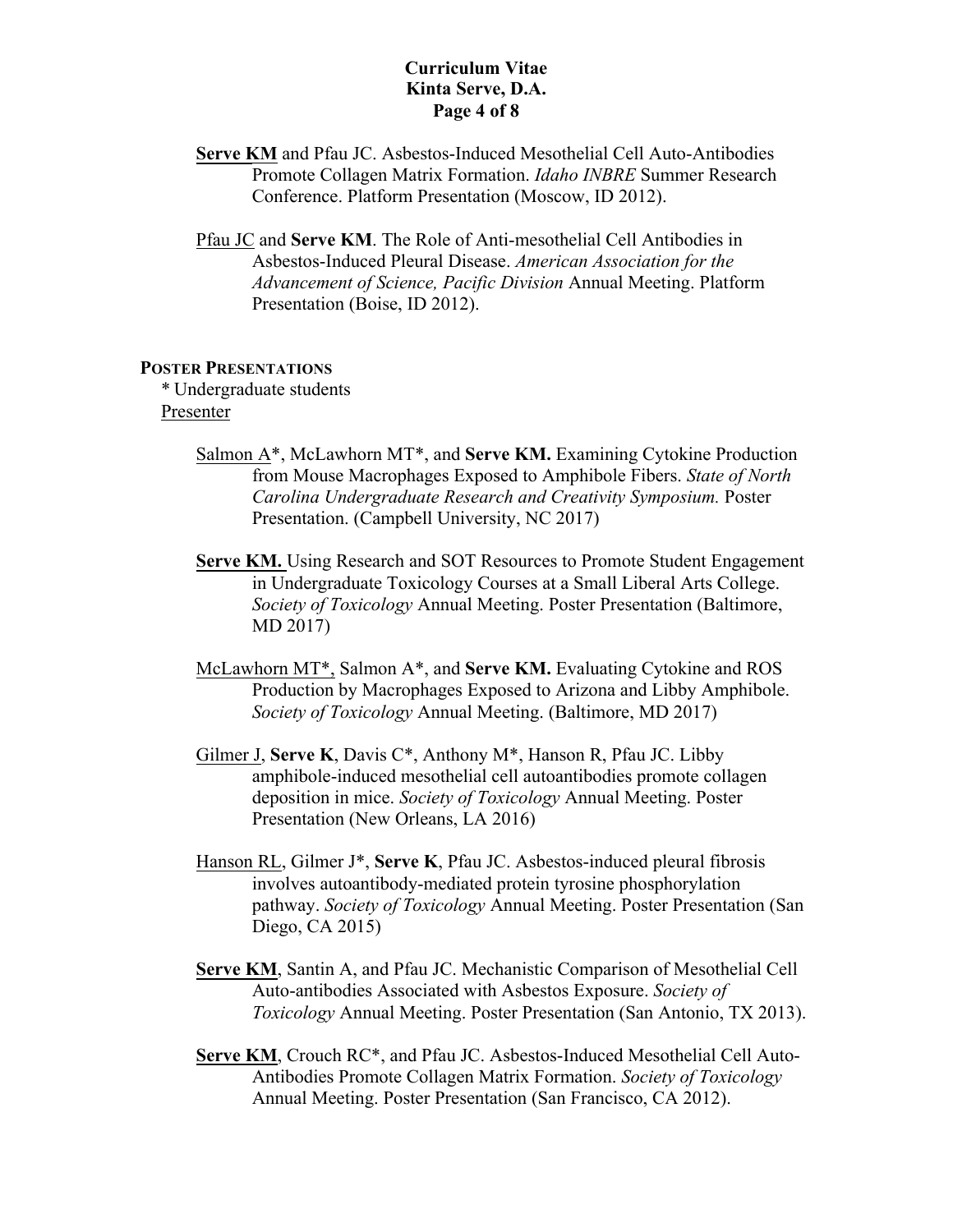## **Curriculum Vitae Kinta Serve, D.A. Page 5 of 8**

Birch EC\*, **Serve KM**, Ng K\*, and Pfau JC. Comparison of Serum Autoantibody Prevalence in Asbestos-Exposed Populations. *Society of Toxicology* Annual Meeting. Poster Presentation (San Francisco, CA 2012).

Birch EC\*, **Serve KM,** Ng K\*, and Pfau JC. Comparison of Serum Autoantibody Prevalence in Asbestos-Exposed Populations. *National Conference on Undergraduate Research.* Poster Presentation (Ogden, UT 2012).

## **GRANTS**

| <b>Institutional Development Grant Proposal</b><br>North Carolina Biotechnology Center                             | Aug. 2017 |
|--------------------------------------------------------------------------------------------------------------------|-----------|
| Role: Supporting PI                                                                                                |           |
| Grantee: Dr. Thomas Meigs, University of North Carolina Asheville                                                  |           |
| Award Amount: \$76,527                                                                                             |           |
| Acquisition of a Flow Cytometer for Cell Biological Research at UNC-Asheville                                      |           |
| and Surrounding Institutions, and for Collaboration with $F(x)$ Immune Diagnostics                                 |           |
| George T. Barthalmus Undergraduate Research Grant                                                                  | Oct. 2016 |
| State of North Carolina Undergraduate Research & Creativity Symposium<br>Role: Undergraduate Researcher Supervisor |           |
| Grantee: Avery Salmon, sophomore at Mars Hill University                                                           |           |
| <b>Awarded Amount: \$284</b>                                                                                       |           |
| Evaluating macrophage production of TGF-beta following amphibole asbestos                                          |           |
| exposure                                                                                                           |           |
| Randolph Research Award, Undergraduate Student Grant                                                               | May 2016  |
| Mars Hill University                                                                                               |           |
| Role: Undergraduate Researcher Supervisor                                                                          |           |
| Grantee: Michael McLawhorn, senior at Mars Hill University                                                         |           |
| <b>Award Amount: \$490</b>                                                                                         |           |
| Examining the effects of asbestos exposure on the production of IL-6 and TGF-ß<br>cytokines by macrophage cells    |           |
|                                                                                                                    |           |
| Ruth L. Kirschstein National Research Service Awards (NRSA) for Individual                                         |           |
| Postdoctoral Fellows (F32)<br>National Institutes of Health                                                        |           |
| Role: PI                                                                                                           |           |
| <b>Status: Not Funded</b>                                                                                          |           |
| Evaluating disease outcomes of immunomoulation by different asbestos fibers                                        |           |
| Parker B. Francis Foundation Fellowship                                                                            |           |
| Role: PI                                                                                                           |           |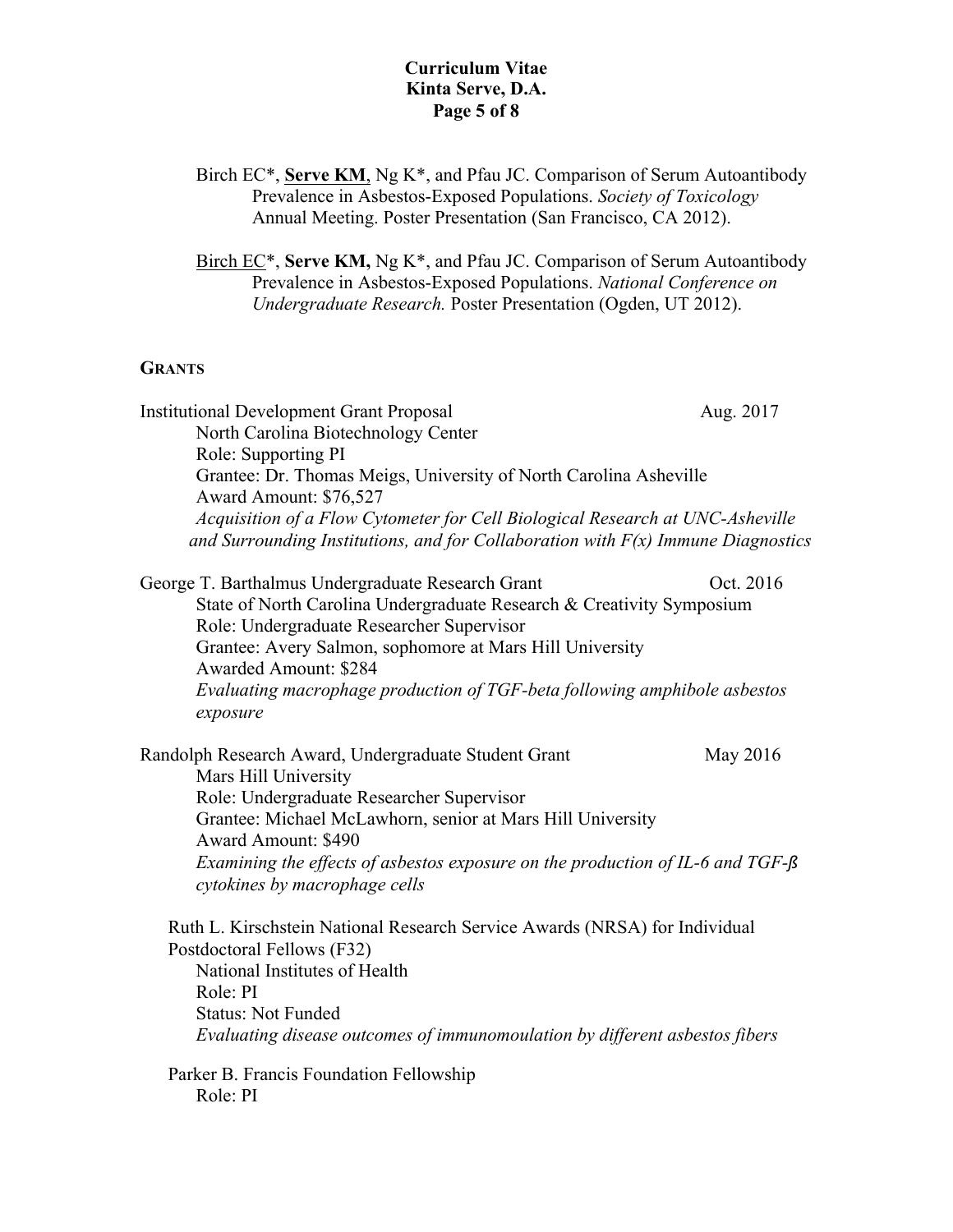## **Curriculum Vitae Kinta Serve, D.A. Page 6 of 8**

Status: Not Funded  *Evaluating immune contribution to asbestos-associated pleural disease outcomes* University Research Committee, Graduate Student Award May 2012 Idaho State University Role: PI Award Amount: \$1945.22 *Using RNA-Sequencing to Evaluate the Potential Contribution of Asbestos-Induced Autoantibodies to Pleural Fibrosis* Molecular Research Core Facility, Graduate Student Seed Grant May 2011 Idaho State University Role: PI Award Amount: \$500 *Investigating the Contribution of Asbestos-Induced Autoantibodies to Pleural* 

## **UNDERGRADUATE RESEARCHER MENTEES**

*Fibrosis*

|           | <b>Avery Salmon, Mars Hill University</b>                                               | Dec. 2016-Dec. 2017  |  |
|-----------|-----------------------------------------------------------------------------------------|----------------------|--|
|           | Received Research Award to fund research.                                               |                      |  |
|           | Poster presenter at 54 <sup>nd</sup> annual Society of Toxicology conference.           |                      |  |
|           | Poster presenter at 2017 State of North Carolina Undergraduate Research                 |                      |  |
|           | and Creativity Symposium.                                                               |                      |  |
|           | Michael McLawhorn, Mars Hill University                                                 | Aug. 2016-Dec. 2016  |  |
|           | Senior Thesis Research;                                                                 |                      |  |
|           | Received Randolph Research Award and Pfizer Travel Award.                               |                      |  |
|           | Poster presenter at 54 <sup>nd</sup> annual Society of Toxicology conference.           |                      |  |
|           | Marti Anthony, Idaho State University                                                   | Jan. 2014- June 2014 |  |
|           | John Gilmer, Idaho State University                                                     | Jan. 2014-June 2014  |  |
|           | Poster presenter at $52^{nd}$ annual Society of Toxicology conference.                  |                      |  |
|           | Linda Woods, Idaho State University                                                     | Aug. 2013-June 2014  |  |
|           | Co-author on two published manuscripts.                                                 |                      |  |
|           | <b>Emily Atkins, Idaho State University</b>                                             | Aug. 2012-Jan. 2014  |  |
|           | Kizito Kyeremateng, Idaho State University                                              | Aug. 2012-May 2013   |  |
|           | Erin Birch, Idaho State University                                                      | June 2011-May 2013   |  |
|           | Poster presenter at the 26 <sup>th</sup> National Conference on Undergraduate Research. |                      |  |
|           | Kok-Whei (Tristan) Ng, Idaho State University                                           | Aug. 2011-Dec. 2012  |  |
|           | Yao Zhang, Idaho State University                                                       | Jan. 2011-May 2011   |  |
|           | Honor's research paper.                                                                 |                      |  |
| $\bullet$ | Jennifer Darnell, Washington State University                                           | June 2009-Feb. 2010  |  |
|           | Honor's Thesis; Co-author on published manuscript; Award recipient for                  |                      |  |
|           | poster presented at the Pharmacy department annual Research Day.                        |                      |  |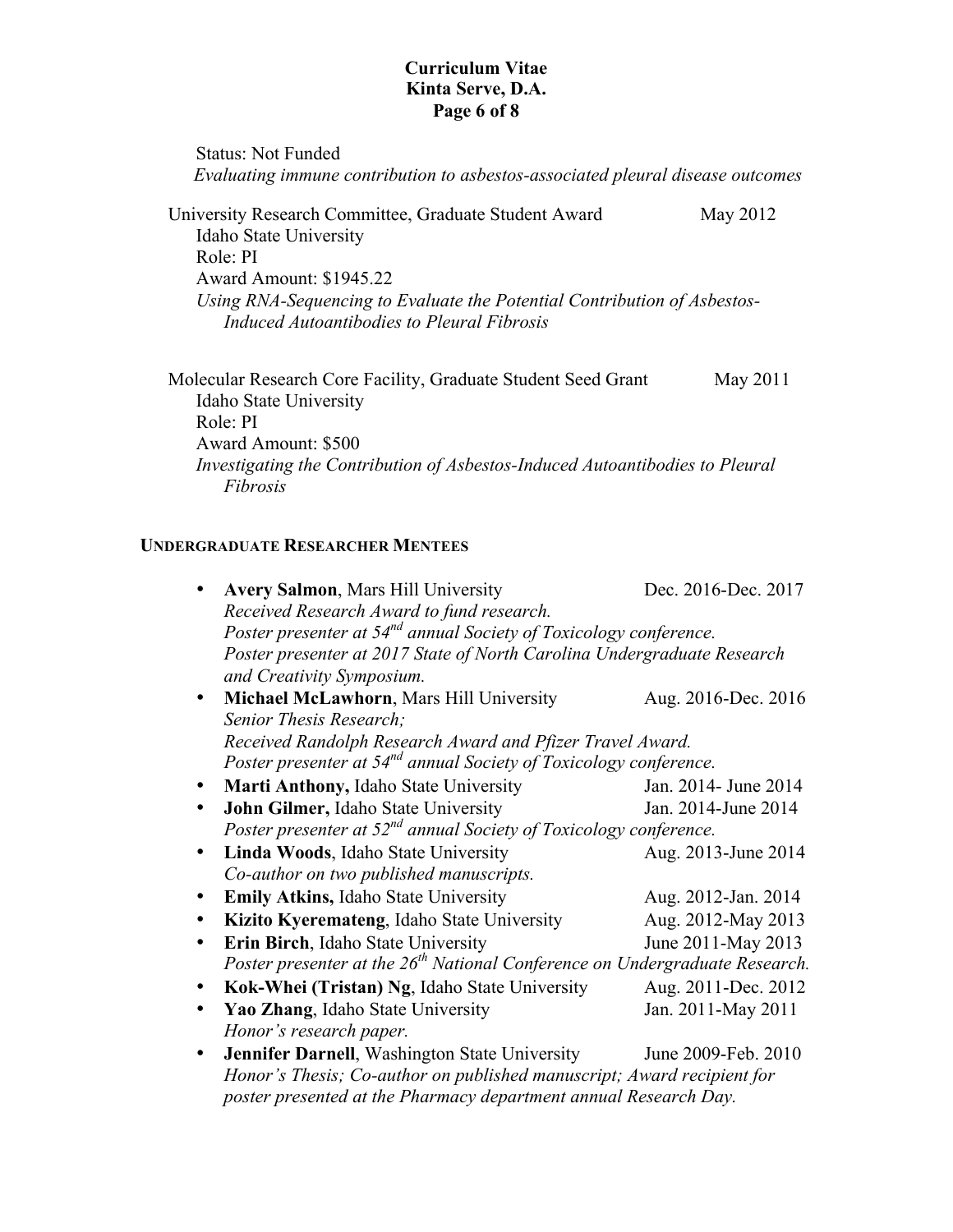## **Curriculum Vitae Kinta Serve, D.A. Page 7 of 8**

| <b>Brina Lewis, Washington State University</b>                                                                                                                                                              | June 2009-Dec. 2009                         |
|--------------------------------------------------------------------------------------------------------------------------------------------------------------------------------------------------------------|---------------------------------------------|
| PROFESSIONAL SERVICE/DEVELOPMENT                                                                                                                                                                             |                                             |
| Visiting Artists and Lecturers Committee, Mars Hill University                                                                                                                                               | 2016-2018                                   |
| <b>Faculty Search Committees, Mars Hill University</b><br>Nursing Asst/Assoc Professor, Dept. of Nursing<br>Nursing Simulation Lab Coordinator, Dept. of Nursing<br>Human Biology, Dept. of Natural Sciences | 2015-2016<br>2015-2016<br>2014-2015         |
| Professional Development Participant, Mars Hill University<br><b>Crisis Prevention Training</b><br>Learner-Centered Teaching Book Group<br>Writing in the Disciplines Workshop                               | Spring 2016<br>Spring 2015<br>Spring $2015$ |
| Peer reviewer, Toxicology Letters, Inhalation Toxicology,<br>Toxicology and Applied Pharmacology, J. of Hazardous Materials,<br>J. of Toxicology and Environmental Health Part A                             | 2011-Present                                |
| Society of Toxicology: Immunotoxicology Specialty Section<br>Postdoctoral Representative<br>Graduate Student Representative                                                                                  | 2013-2014<br>2012-2013                      |
| Tenure and Promotion Committee, Idaho State University<br>Graduate Student Representative                                                                                                                    | Fall 2012                                   |
| Biology Graduate Student Association, Idaho State University<br>Vice-President<br>Fundraising Committee, Chair                                                                                               | 2011-2013<br>2010-2013                      |
| Idaho Science and Engineering Festival, Idaho State University<br>Planning Committee, K-12 Outreach Sub-committee                                                                                            | 2011-2013                                   |
| Molecular Biosciences Graduate Student Association, Washington State University<br>Mentoring Committee, Chair<br>Invited Speaker Committee, Co-chair                                                         | 2008-2009<br>2008-2009                      |
| <b>AWARDS AND FELLOWSHIPS</b><br>Conferred on a Competitive Basis                                                                                                                                            |                                             |
| Outstanding Student Award, Doctoral Recipient,<br>Idaho State University, Office of Alumni Relations                                                                                                         | 2013                                        |